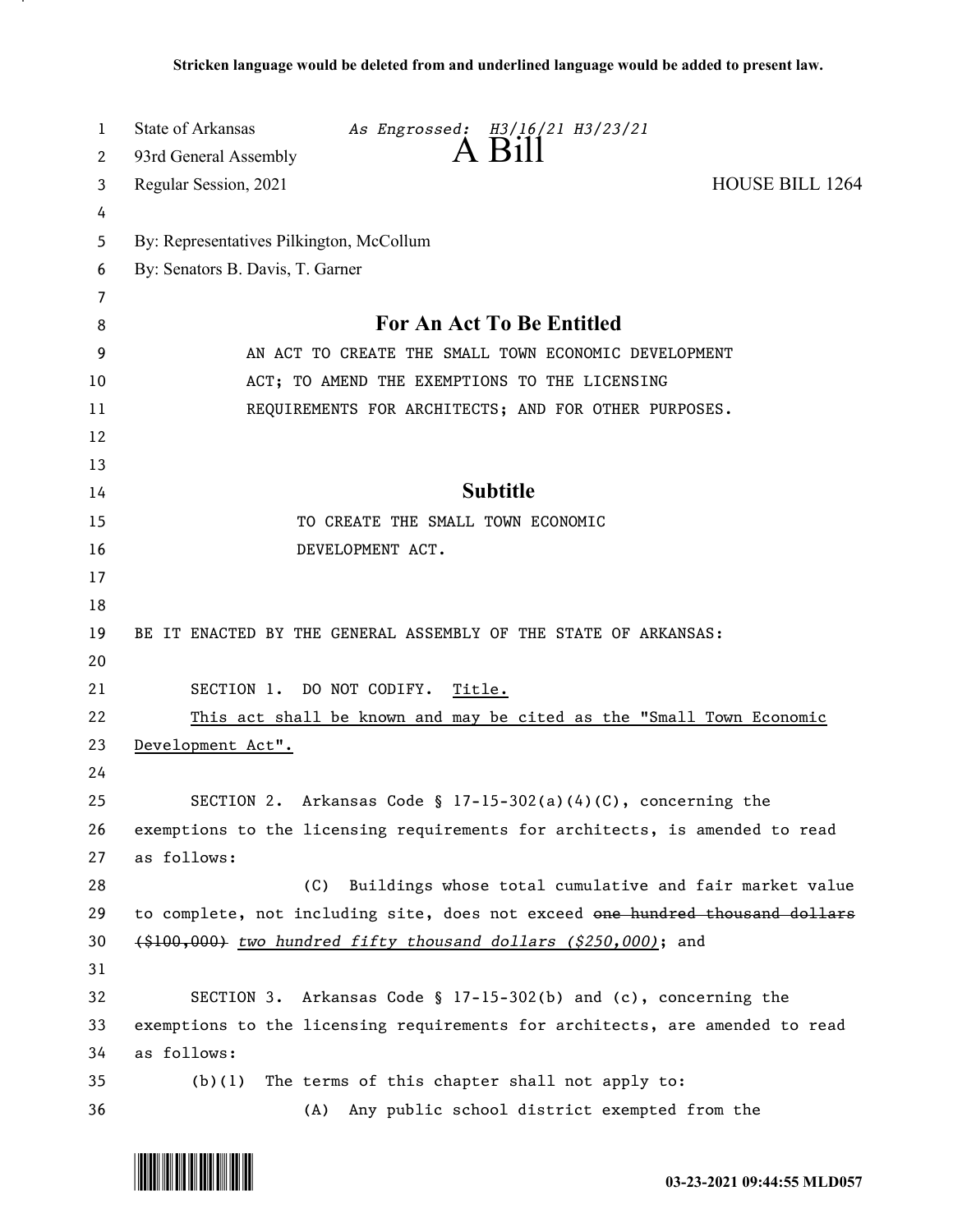provisions of this chapter; or (B) Every public school district embracing a city with a population in excess of thirty thousand (30,000) which maintains a full-time superintendent of buildings with engineering and architectural experience. (2) This exception shall only apply: (A) If the total cumulative and fair market value to complete the repair and maintenance of buildings already constructed and 8 alterations thereof does not exceed the sum of one hundred thousand dollars (\$100,000) *two hundred fifty thousand dollars (\$250,000)*; and (B) If the total cumulative and fair market value to 11 complete the new structures will not exceed the sum of <del>one hundred thousand</del> dollars (\$100,000) *two hundred fifty thousand dollars (\$250,000)*. (c) The provisions of this chapter shall not apply to any public school district, place of assembly, daycare, church, or building not more than one (1) story high where: (1) The total cumulative and fair market value to complete the 17 building, alteration, or structure does not exceed the sum of one hundred thousand dollars (\$100,000) *two hundred fifty thousand dollars (\$250,000)*; and *(2) The plans are approved by the State Fire Marshal. SECTION 4. Arkansas Code § 22-9-101(b)(2), concerning exceptions to the required observation of public works by registered professionals, is amended to read as follows: (2) For an architectural project does not exceed one hundred thousand dollars (\$100,000) two hundred fifty thousand dollars (\$250,000). SECTION 5. DO NOT CODIFY. TEMPORARY LANGUAGE AND SUSPENSION OF CURRENT LAW. Review and expiration. (a) The effect of this act shall be reviewed by the House Committee on City, County, and Local Affairs and the Senate Committee on City, County, and Local Affairs on or before October 10, 2022, to determine if the licensing requirements for architects and the exemptions for buildings where the total cumulative and fair market value exceeds a certain dollar amount should either: (1) Remain at two hundred fifty thousand dollars (\$250,000); or*

03-23-2021 09:44:55 MLD057